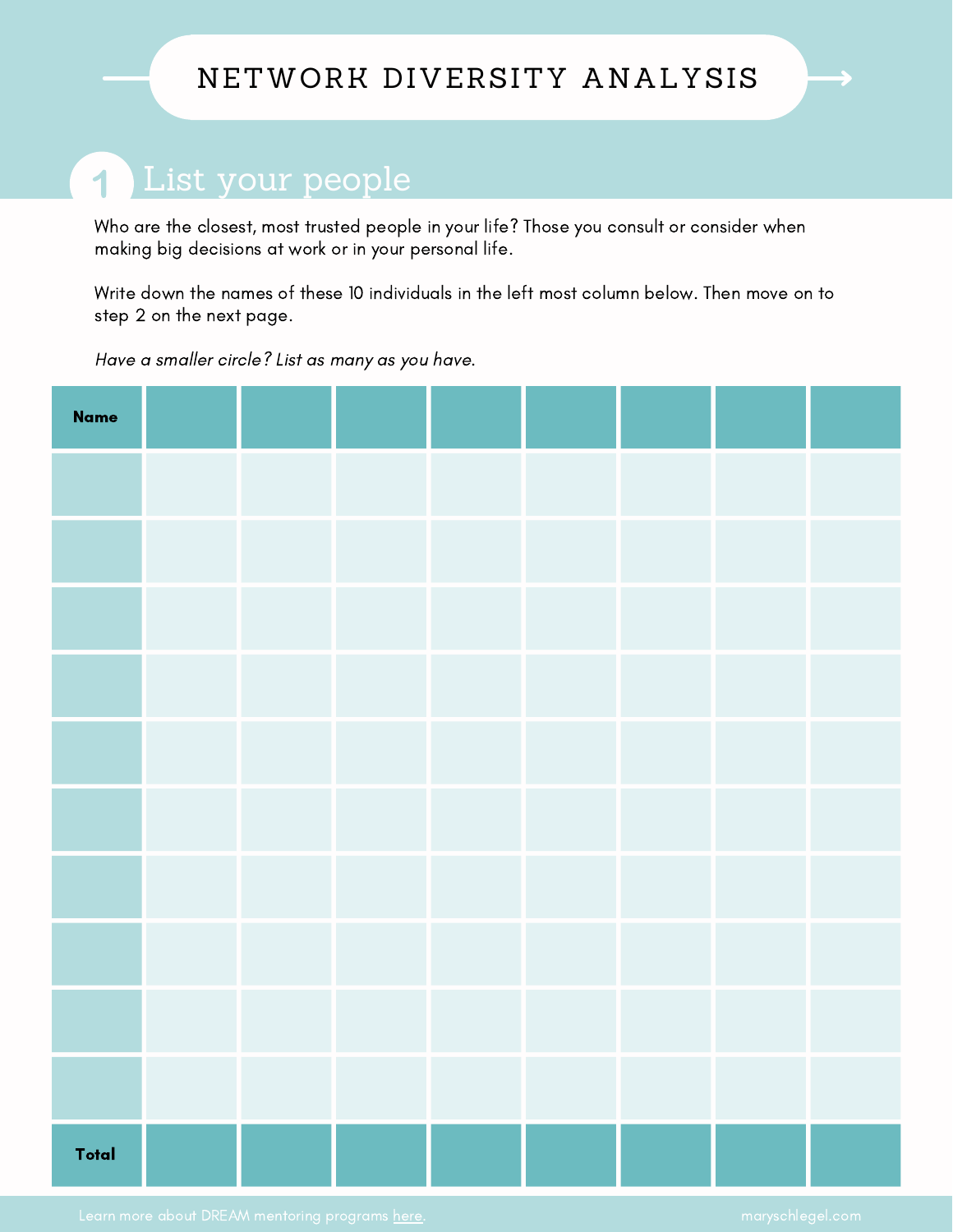# 2 Explore your network

There are eight more columns in the table on the previous page. Selecting from the list of categories below, add one item per column to the top row of the table. The list below is nonexhaustive. We encourage you to think of more!

Once you've labeled your columns, consider each category one by one reviewing the people in your circle. Put a check next to anyone who shares the same experience or identity as you.

An example is provided at the bottom of the page.

- Gender
- Generation
- Geographic location
- Race and Ethnicity
- Ability or Disability
- Sexual Orientation
- Socioeconomic Status
- Job Level
- Job or Occupation
- Highest Education Level Achieved
- Language(s) and Native Language(s)
- Nationality
- Veteran or Active Military
- Parental and Caregiver Status
- Martial status
- Political beliefs
- Religious beliefs
- Immigration Status

#### Each category is rich with diversity!

For example, 'disability' encompasses a wide range of abilities. Some disabilities are invisible - like depression or Cystic Fibrosis.

They may be physical, mental, or a combination. And within each of these categories is even greater diversity!

Within Education Level, two people may both hold Bachelor's degrees but one may be a first-generation college graduate. Or one may have had to take on student debt while another did not have to.

Parental and caregiver status covers a wide-range of experiences.

You could be a single parent, adoptive parent, stepparent, legal guardian, caregiver for parents, siblings, etc.?

There are many possibilities beyond these and one individual may inhabit multiple of these spaces

Note: Our understanding of diversity within and beyond these dimension is constantly evolving so it's important to revisit this exercise throughout our lives.

|                | <b>Name</b> | <b>Race / Ethnicity</b> | <b>Ability / Disability</b> | <b>Socioeconomic Status</b> |
|----------------|-------------|-------------------------|-----------------------------|-----------------------------|
| $\bullet$<br>O | A           |                         |                             |                             |
|                | B           |                         |                             |                             |
| O<br>仅         | С           |                         |                             |                             |
|                | Total       | $1/3 = 33%$             | $2/3 = 66%$                 | $2/3 = 66%$                 |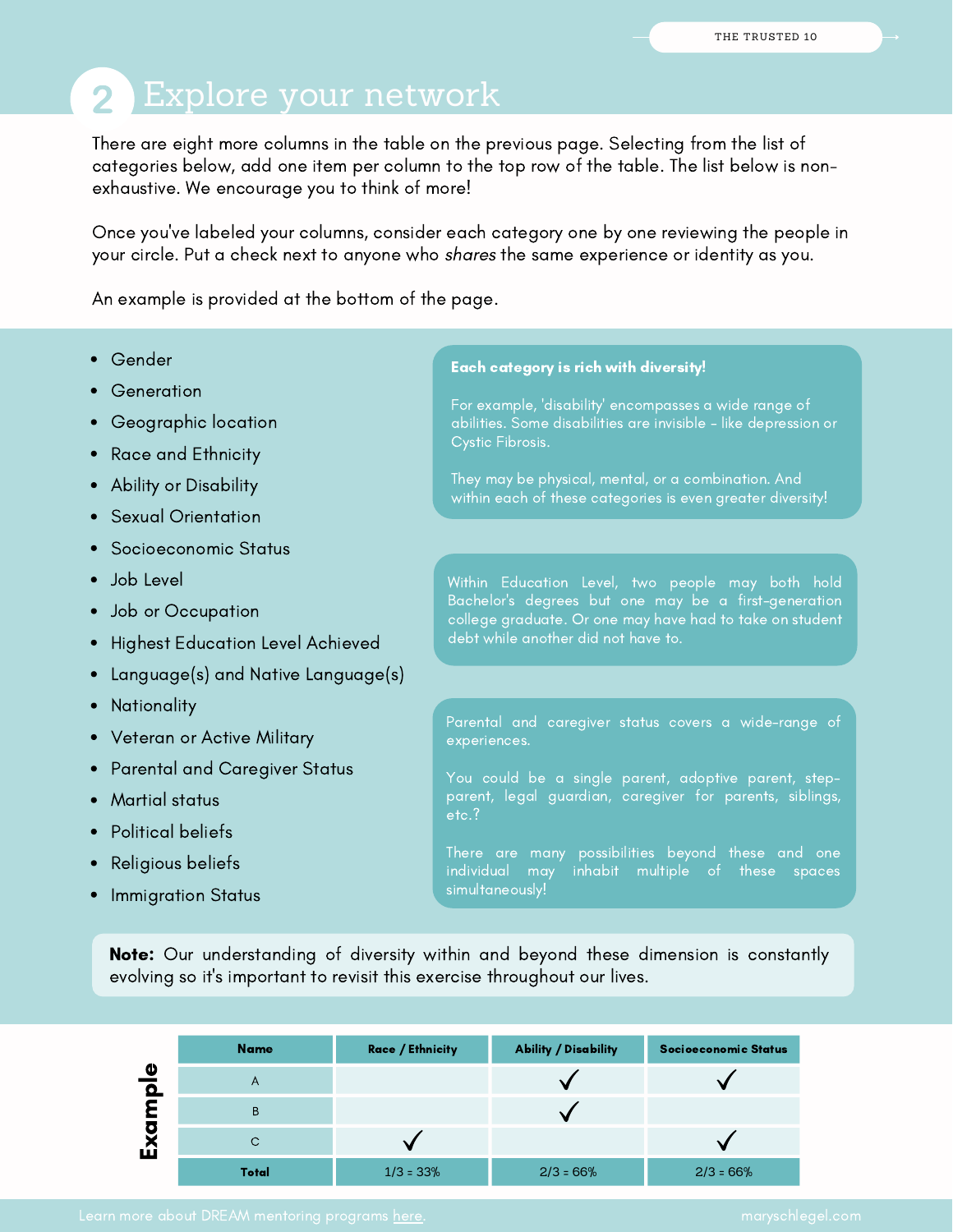### Tally up! 3

Starting with the first column:

| <b>Name</b>  | <b>Race / Ethnicity</b> | <b>Ability / Disability</b> | Socioeconomic Status |
|--------------|-------------------------|-----------------------------|----------------------|
| Α            |                         |                             |                      |
| B            |                         |                             |                      |
| с            |                         |                             |                      |
| <b>Total</b> | $1/3 = 33%$             | $2/3 = 66%$                 | $2/3 = 66%$          |

- Count the number of check marks in the column. 1.
- 2. Divide that number by the total # of people in your list.
- Multiply by 100 and write that number down in the last row of the column. 3.
- 4.Repeat for each column.

These numbers represent the percentage of people in your circle who are similar to you for each category. A higher number indicates that your circle has less diversity in a particular area.

# Reflect

Before we reflect, take a deep breath. Our goal is not to judge ourselves, but to seek to understand how our experiences and networks impact our behavior.

Pretend you're an anthropologist studying how humans build networks and make decisions. Lean into your curiosity and take 10 minutes to reflect on the following questions:

Where do I have a lot of diversity in my network?

Where is diversity lacking?

Am I different from many in any dimension but the rest of the network shares similar characteristics? (ie. you have an invisible disability but most of your circle is able-bodied.)

How might an abundance or lack of differing perspectives impact my decision making? How I see the world? What I believe is fair?

How or why do people become a part of my circle of trust?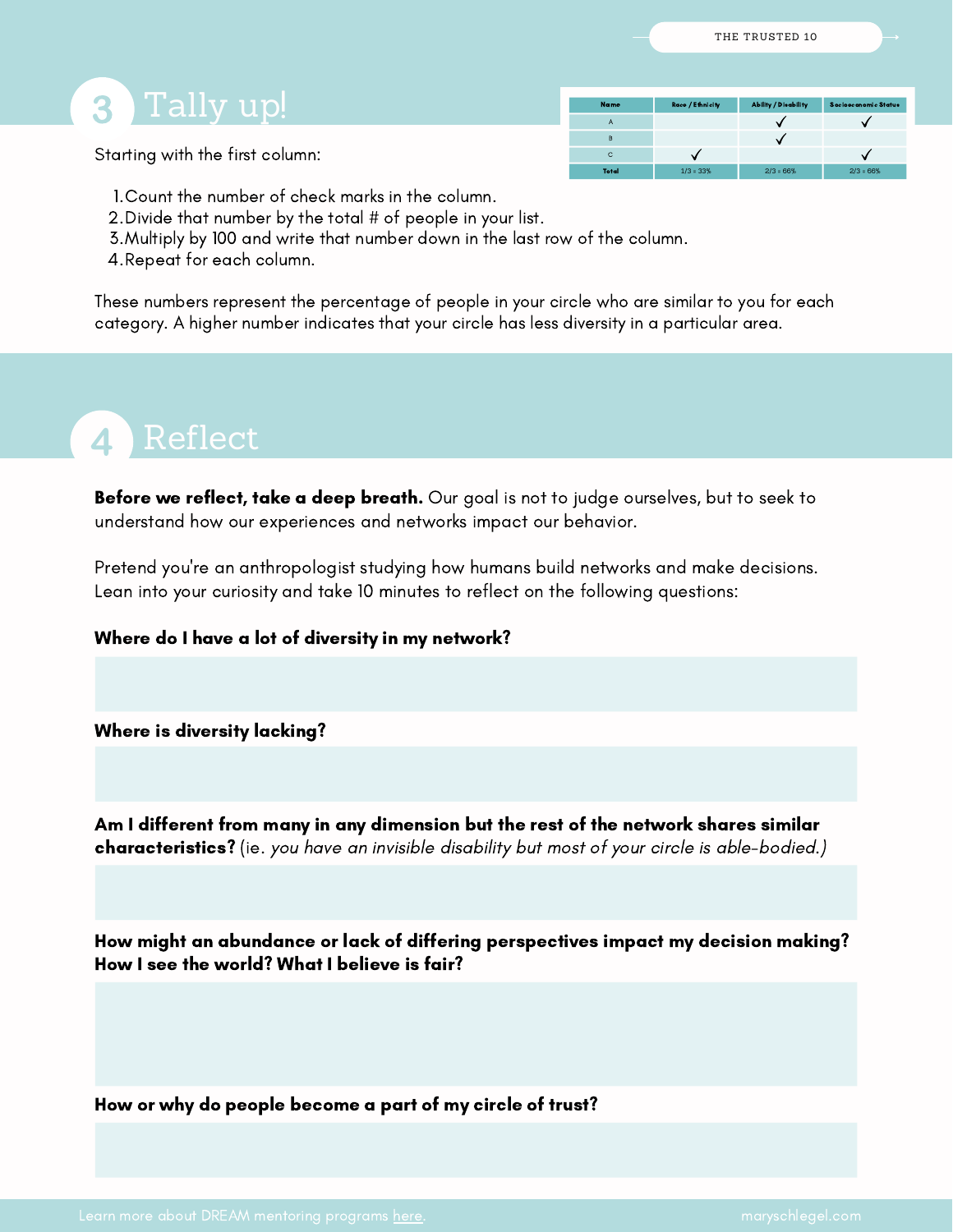Are your leadership teams diverse?

Who is likely to be among their trusted circle? Are those circles diverse or homogenous?

How will this impact our strategy and success now? In the future?

1. Review your Network Diversity Analysis and write down one area you want to focus on to increase your exposure to differing perspectives and experiences.

2. Write down one way you can develop your understanding of this area on your own.

3. Write down 2 individuals and/or groups you could learn from. (Coworker, Employee Resource Group, Thought Leader, etc.)

4. Add 30 min to your calendar to reach out to the individual or sign up for a learning activity.

My area of focus is \_\_\_\_\_\_\_\_\_\_\_\_\_\_\_\_\_

I will develop my understanding on my own by \_\_\_\_\_\_\_\_\_\_\_\_\_\_.

I will reach out/join \_\_\_\_\_\_\_\_\_\_\_\_\_ and \_\_\_\_\_\_\_\_\_\_\_\_\_\_ by this date: \_\_\_\_\_\_\_\_\_\_\_\_\_.